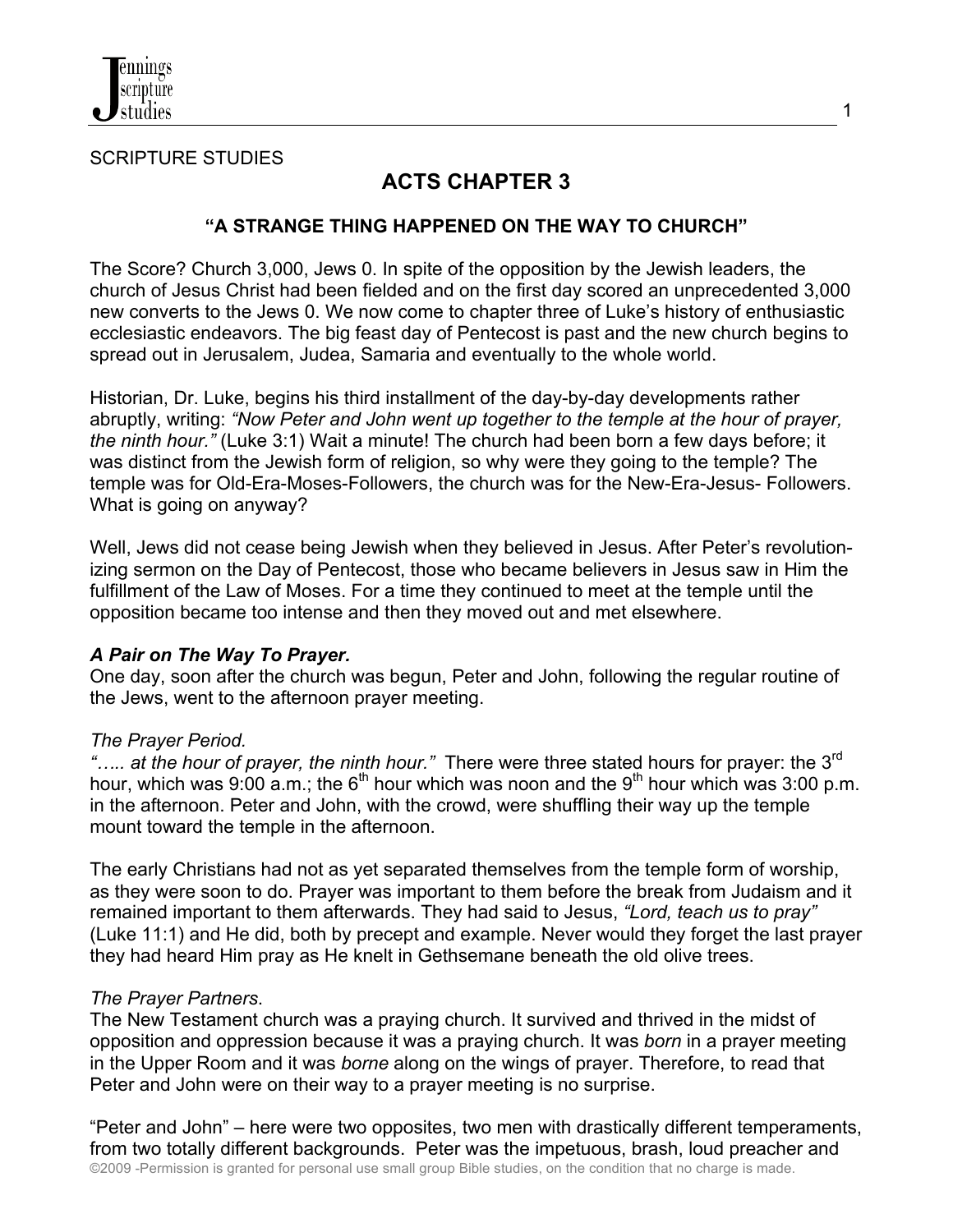John the soft-spoken, poetic apostle of love. Peter the natural leader, John the natural follower. But they were brothers in the faith and they prayed together.

This is a lovely example of the melding effect of common cause; the triumph of sublimating personal differences for a greater purpose. We have heard the saying, "The family that prays together, stays together." That is a truism, the full force of which, should be realized also in the church. Every believer in Christ should be willing to genuinely fellowship with every other believer; every member of Christ's church should be able to pray with every other member; every believer should gladly join hands with every other member of the assembly to forward the work of the church.

How far would we walk to participate in a prayer meeting three times per day? To really evaluate our prayer lives we need only to ask one question: "How much would pray if I had no personal needs?"

> *"Teach me to pray, Lord, teach me to pray, This is my heart-cry, day unto day; I long to know Thy will and Thy way, Teach me to pray, Lord, teach me to pray."*

## *A Beautiful Deed at The Beautiful Gate.*

*"A certain man lame from his mother's womb was carried, whom they laid daily at the gate of the temple which is called Beautiful, to ask alms from those who entered the temple; who, seeing Peter and John about to go into the temple, asked for alms. And fixing his eyes on him, with John, Peter said, "Look at us." So he gave them his attention, expecting to receive something from them. Then Peter said, "Silver and gold I do not have, but what I do have I give you: In the name of Jesus Christ of Nazareth, rise up and walk." And he took him by the right hand and lifted him up, and immediately his feet and ankle bones received strength. So he, leaping up, stood and walked and entered the temple with them—walking, leaping, and praising God."* (Acts 3:2-8)

The poor were placed at the temple gates to beg for alms from the worshippers. The Jews considered giving to the poor an act especially pleasing to God and meritorious to the giver.

## *The Man Who Was Carried.*

The man who asked Peter and John for money was not only poor, he was crippled. Ever since his birth he had been unable to walk and for forty years had been carried everywhere he went. (Acts 4:22)

# *The Men Who Cared.*

Peter and John were not in such a hurry to pray that they did not take time to practice what they had already prayed before. The beggar, extending a hand for a hand-out, received quite a surprise. "*Peter said, "Silver and gold I do not have."* One must have in order to give. Peter and John did not have what he expected. However, they gave him the unexpected. They did not help to sustain the man in his infirmity but they set about to remove it. The lame man asked Peter and John to give him what they did not have; they asked the lame man to do what he could not do. Both requests were answered.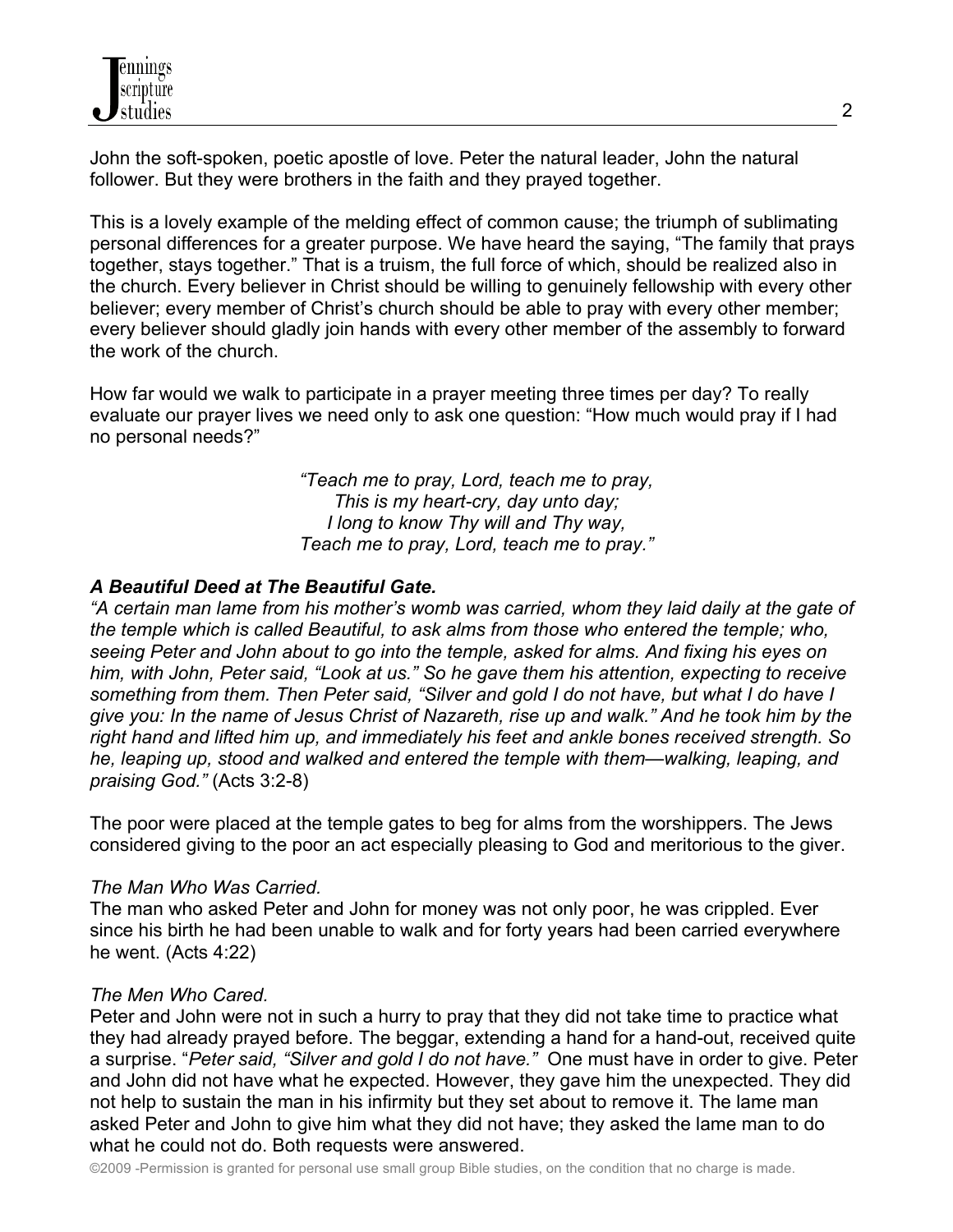

### *The Master Who Cured.*

Peter said, "*what I do have I give you: In the name of Jesus Christ of Nazareth, rise up and walk."* 

This was not a pre-determined "healing service." There are no such services recorded in the New Testament. In the routine of life Peter and John met this man where he was in his daily life and ministered to him. Their hearts of compassion went out to him and, unlike the Priest and Levite on the road to Jericho who walked past the wounded man and went on their way, (Luke 10:31,32), Peter and John stopped and taking him by the hand, said "*In the name of Jesus Christ of Nazareth, rise up and walk."* He received a priceless gift from penniless men!

The lame leaped! Then this man who had been a cripple for forty years not only walked but leaped! "*So he, leaping up, stood and walked and entered the temple with them—walking, leaping, and praising God."* Peter and John took someone to church with them that day! They were witnesses as well as worshippers. The religion that they heard in the sanctuary, they practiced in the street. Let us go and do likewise!

# *An Opportunist Uses An Opportunity.*

Peter was not one to miss an opportunity to preach about His Lord. Preaching the Good News was in his blood. Here at the temple court he was surrounded by Jews who also had come to the temple at 3:00 p.m. to pray. Their prayer time was interrupted by a praising expanhandler whom they recognized as the fellow they had seen many times outside the gate. (Acts 3:10a) *"They were filled with wonder and amazement at what had happened to him."* (v.10b)

## *The Minister's Claim.*

Here is preacher Peter, a questioning crowd in a religious mood, at the temple court – what an opportunity! And Peter took advantage of it:

*"So when Peter saw it, he responded to the people: "Men of Israel, why do you marvel at this? Or why look so intently at us, as though by our own power or godliness we had made this man walk? The God of Abraham, Isaac, and Jacob, the God of our fathers, glorified His Servant Jesus, whom you delivered up and denied in the presence of Pilate, when he was determined to let Him go. But you denied the Holy One and the Just, and asked for a murderer to be granted to you, and killed the Prince of life, whom God raised from the dead, of which we are witnesses. And His name, through faith in His name, has made this man strong, whom you see and know. Yes, the faith which comes through Him has given him this perfect soundness in the presence of you all."* (Acts 3:12-16)

Dr. M.R. DeHaan of Radio Bible Class fame in Grand Rapids, MI, wrote in *Our Daily Bread*: "Peter did not 'pull any punches' when addressing the murderers of Jesus. To be sure, it made people angry but it also brought conviction to sinners. He who never makes anyone angry says nothing worthwhile. Too many of us are so afraid of "offending" sinners that we fail to warn them of their danger. It is better to accomplish things clumsily than to do nothing at all. A critic once said to the Evangelist Charles Alexander, "I don't like the way you do personal work." Replied Alexander, "Neither do I. Tell me, how do you do it?" Shamefacedly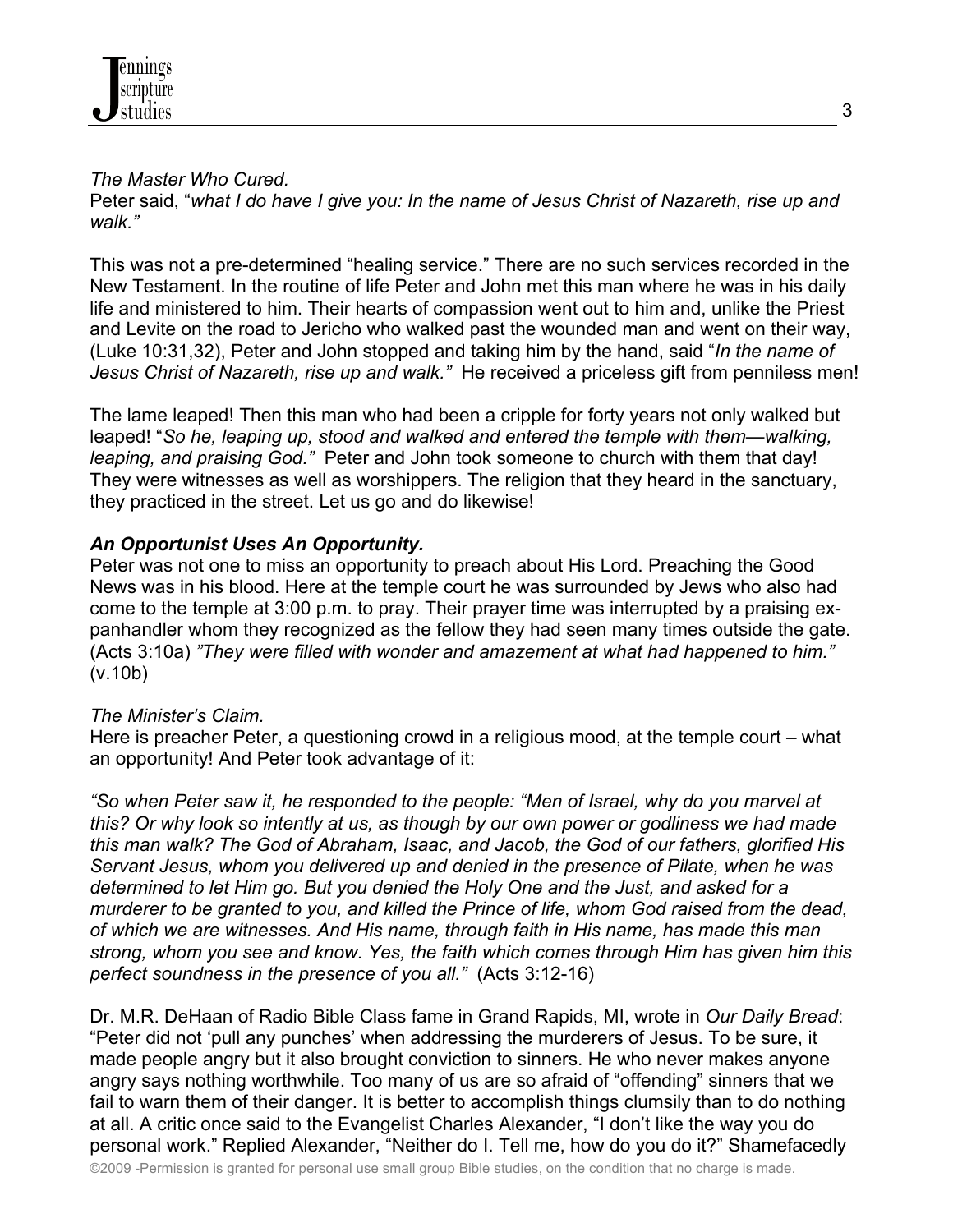

the critic admitted he "didn't do much of it." Alexander replied, then I still like the way I do it, better than the way you don't!" While we recommend tact and common sense in approaching people for Christ, there is still nothing worse than *not* approaching them at all."

### *The Master's Name.*

Peter makes much of the name of Jesus Christ in his sermon. Why so much emphasis on Jesus' name? Because there is authority in the name of Jesus! Not magic but might! Peter said, *"In the name of Jesus Christ of Nazareth, rise up and walk*" (v.6) and *"His name, through faith in His name, has made this man strong."* (v.16)

A name is all these Christians had –they had no money, no status in society, no influence with the powers that were, but they had that wonderful name! There are seven different names ascribed to Jesus in Peter's sermon:

- "Jesus Christ of Nazareth" v.6
- "His Son Jesus" v.13, 26
- "The Holy One" v.14
- "The Just One" v.14
- "The Prince of Life" v.15
- "Christ"  $v.18$
- "Jesus Christ" v.20

Continuing in Acts chapter four, the Jewish authorities asked, *"by what name have you done this?"* (4:7) Peter replied, *"by the name of Jesus Christ of Nazareth…."* (4:10) and then he declared: *"there is no other name under heaven given among men by which we must be saved."* (4:12)

Is there a name that is above every realm, supernal and infernal, celestial and terrestrial? Yes! Jesus! *"The name which is above every name."* (Phil.2:9)

> *"Jesus is the sweetest name I know, And He's just the same as His lovely Name, And that's the reason why I love Him so; For Jesus is the sweetest name I know." -* Lila B. Long

*The Multitude's Shame.*

Peter preached Christ crucified, proclaimed His resurrection, persuaded his hearers to repent and pointed them to the day when Jesus would return again.

He said, *"Repent therefore and be converted, that your sins may be blotted out, so that times of refreshing may come from the presence of the Lord, and that He may send Jesus Christ, who was preached to you before, whom heaven must receive until the times of restoration of all things, which God has spoken by the mouth of all His holy prophets since the world began."* (Acts 3:19-21)

Such a forceful message as Peter preached in religious Jerusalem, mind you, and of all places on the court surrounding the temple, the most holy place in Jewry, could get a fellow in trouble, and did! But what was the response of his listeners? Some of them were ashamed at the manner in which they had treated *"the Prince of Life"* and they repented. *"Many of*